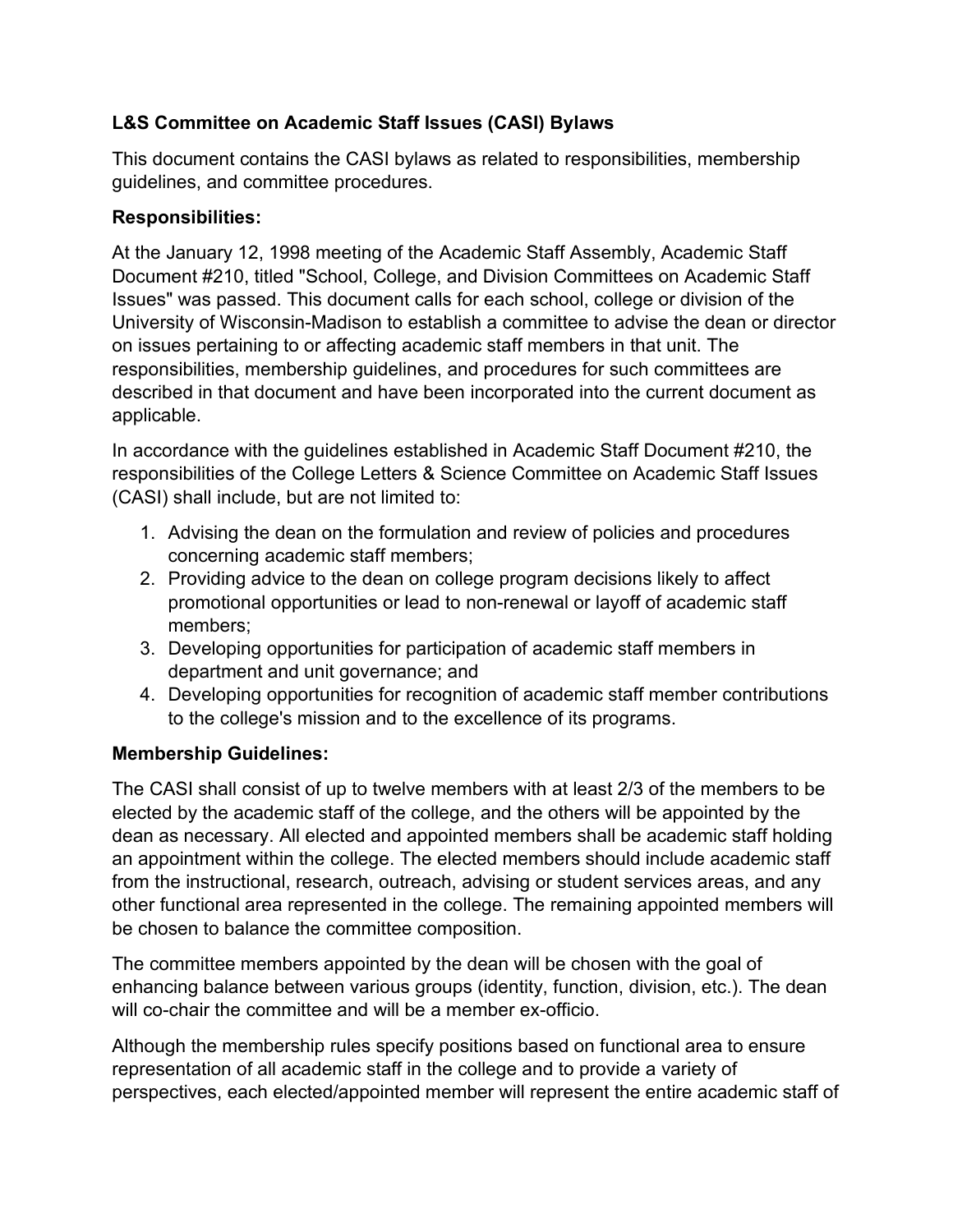the college, not a particular constituency. Therefore, all elections will be at large: academic staff members with an active appointment as of March 1 will be eligible to vote in each election, regardless of the functional area the candidates represent.

A broad communication will be sent out by the Office of the Dean to solicit candidate nominations for vacated committee seats from the College of Letters & Science academic staff. Additionally, the election process will be managed by the Office of the Dean.

Academic staff members who accept their nomination or self-nominate to CASI will submit a brief statement to the Office of Dean. These statements will be included on the ballots at the time of the election, which will normally be held in the spring. In races with two candidates, the candidate receiving the majority of votes cast will be considered the winner of the election; in races with more than two candidates, the candidate receiving a plurality of votes cast will be considered the winner.

Committee members will be elected/appointed for three-year terms (except when appointed to fill a mid-term vacancy). Terms shall be staggered so that two to three new members are elected/appointed each year. Each newly elected/appointed committee member will begin their three-year term in the fall semester after their election or appointment to CASI.

No member may serve for more than three consecutive years, with the exception of mid-year appointees who choose to run for election. Mid-term vacancies will be filled by appointment by the dean with input from the committee in such a way as to assure the functional area balance of the committee. The mid-term appointee will serve for the remainder of the vacant term.

The procedures for the election/nomination of academic staff members to the committee and any changes thereto, shall be posted. The Office of the Dean oversees the election process.

## **Procedures:**

The CASI shall hold monthly meetings during the academic year in conjunction with the University Staff Issues Committee (USIC). Notice about date and time changes of the meetings will be communicated to all college academic staff.

The college's academic staff are welcome to attend meetings of interest. Non-CASI staff may provide input to the meeting by being recognized by the dean. Tabling of an agenda item can be requested by a committee member at any time subject to a majority vote.

A draft agenda developed in consultation with the co-chairs of CASI and USIC will be sent to committee members within a reasonable period of time in advance of the meeting to allow additions and changes to the agenda.